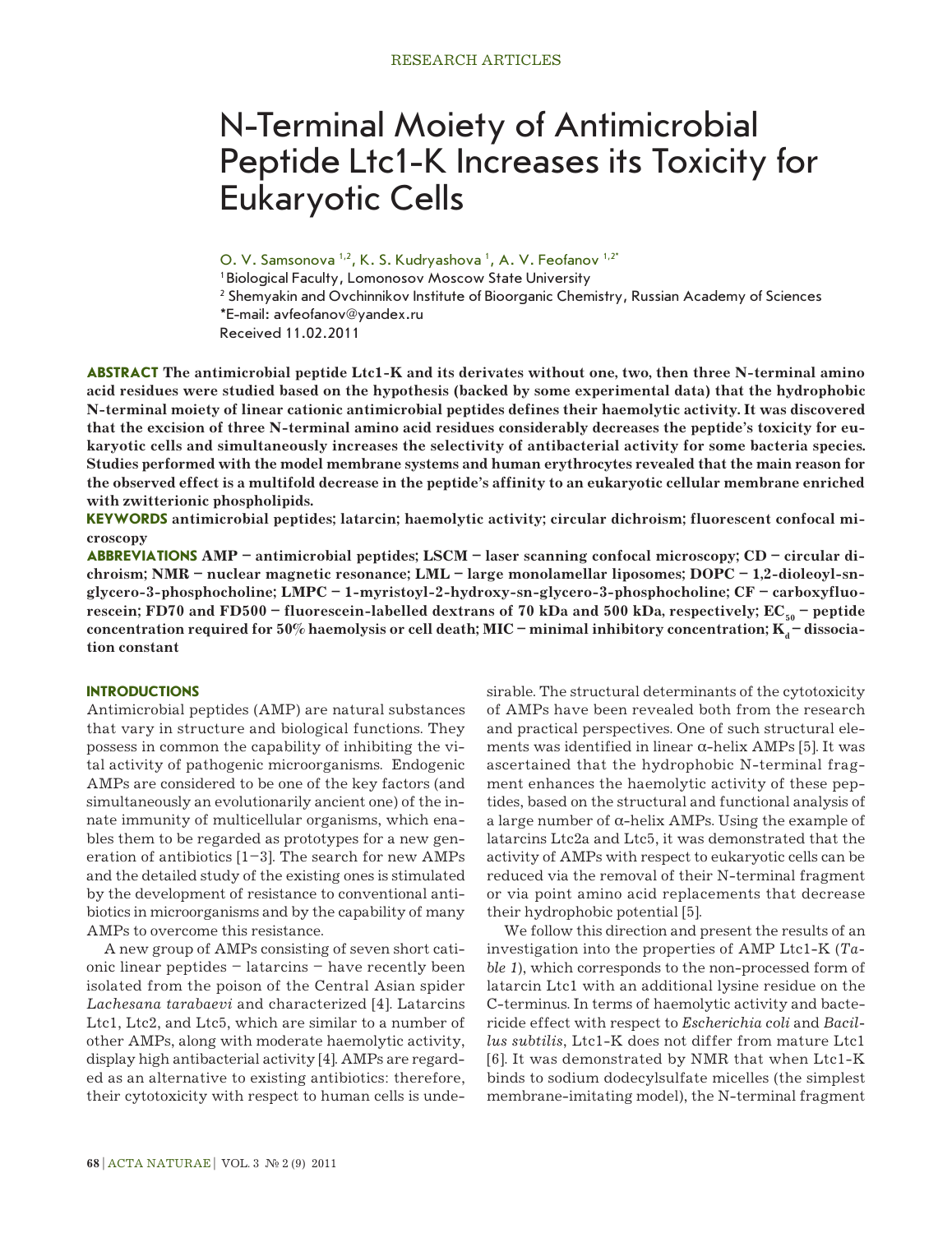|  | Table 1. Amino acid sequences of Ltc1-K and its derivatives |  |
|--|-------------------------------------------------------------|--|
|--|-------------------------------------------------------------|--|

| Peptide       | Amino acid sequence        |
|---------------|----------------------------|
| $Ltc1-K$      | SMWSGMWRRKLKKLRNALKKKLKGEK |
| $(-1)$ Ltcl-K | MWSGMWRRKLKKLRNALKKKLKGEK  |
| $(-2)$ Ltcl-K | WSGMWRRKLKKLRNALKKKLKGEK   |
| $(-3)$ Ltcl-K | SGMWRRKLKKLRNALKKKLKGEK    |

of the  $\alpha$ -helix peptide is embedded into the hydrophobic region of a micelle [7]. Taking into account the NMR data [7] and structural and functional analysis [5], we assumed that the N-terminal fragment enhances the binding of Ltc1-K to the membranes consisting of zwitterionic lipids and determines the cytotoxic activity of a peptide. Three Ltc1-K analogues shortened from the N-terminus by one, two, and then three amino acid residues (*Table 1*) were synthesized in order to verify this hypothesis. The comparative analysis of their structures, activity, and features of haemolytic action was performed.

## **EXPERIMENTAL**

# **Reagents**

The following reagents were used in this study: 1,2-dioleoyl-*sn*-glycero-3-phosphocholine (DOPC) and 1-myristoyl-2-hydroxy-*sn*-glycero-3-phosphocholine (LMPC) (Avanti Polar Lipids, United States); Mueller – Hinton broth, carboxyfluorescein (CF), fluorescein-labelled dextrans with molecular weight 70 and 500 kDa (FD70 and FD500), fluorescent dyes FM1-43, propidium iodide, and Hoechst 33342 (Sigma Aldrich, United States); culture medium Roswell Park Memorial Institute 1640 (RPMI-1640) purchased from PanEco (Russia); and heparin (Sintez, Russia). The remaining reagents were of special purity grade.

The peptides (*Table 1*) were synthesized by solid phase synthesis in the Peptide Synthesis Laboratory of the Institute of Bioorganic Chemistry of the Russian Academy of Sciences (Moscow) (team leader N.S. Egorova) and characterized by HPLC and mass spectrometry (MALDI-MS) as described earlier [4, 6]. Peptide concentrations in aqueous solutions were determined on the basis of UV absorption using a SF-256 spectrophotometer (LOMO, Russia) and the molar extinction coefficients  $5500$  M<sup>-1</sup>cm<sup>-1</sup> for  $(-3)$ Ltc1-K and 11000  $M^{-1}$ cm<sup>-1</sup> for Ltc1-K,  $(-1)$ Ltc1-K, and  $(-2)$ Ltc1-K at a wavelength of 280 nm.

# **Recording and analysis of the circular dichroism (CD) spectra**

The CD spectra of the peptides were recorded in a phosphate buffered saline (110 mM NaCl, 50 mM  $\mathrm{NaH}_2\mathrm{PO}_4$ ,

pH 7.4) and in LMPC micelles (30 mM with respect to lipid) in a phosphate-buffered saline at a peptide concentration of 40  $\mu$ M, using a Jasco J-810 spectropolarimeter (Jasco, Japan). In order to attain an equilibrium distribution of the peptide over the micelles, LMPCcontaining samples were pre-incubated for 30 min at a temperature of 25°С. The spectra were recorded within a range from 190 to 250 nm with a 0.2 nm increment (the slit spectral width being 1 nm). A sample was placed into a cell with a detachable window (Hellma, Germany) with an optical path length of 0.01 cm. The secondary structures of the peptides were calculated on the basis of the CD spectra using CONTILL software [8]. The calculation results were averaged on the basis of two independent experiments.

# **Preparation of erythrocyte suspension**

The donor's capillary blood  $(100-150 \mu l)$  was mixed with a RPMI-1640 medium containing heparin  $(10 u/ml)$ . The cells were precipitated by centrifugation for 2 min at 300 g; the precipitate was re-suspended in a heparin-free medium until a final erythrocyte concentration of  $2 \times 10^7$  CFU/ml was attained. All experiments were carried out during 2–3 h after blood sampling.

# **Analysis of haemolytic activity**

The erythrocyte suspension was mixed at an equivolumetric ratio with a peptide that was preliminarily diluted by RPMI-1640 to the desired concentration, in order to ascertain the haemolytic activity of peptides; the mixture was then incubated for 1 h (37°С) under constant stirring (140 rpm). Fetal bovine serum (8%) was either added or not added to the mixture. The cells were then precipitated by centrifugation (1200 g, 5 min), and supernatant was taken. The haemoglobin release from erythrocytes was estimated on the basis of the optical density of supernatant at a wavelength of 414 nm, measured on a photometric plate reader Uniplan (PICON Russia). The haemolysis degree was calculated using the following formula:

$$
HC_{\%} = (OD_e - OD_0) / (OD_{100} - OD_0) \times 100\%, \tag{1}
$$

where  $OD_{e}$ ,  $OD_{0}$ , and  $OD_{100}$  are the optical densities (414 nm) of supernatants obtained from the sample under study, from the control cells and the totally lysed cells, respectively. For total lysis of erythrocytes, the RPMI-1640 medium was substituted for deionised water. The results of two independent experiments, with measurements repeated thrice in each of them, were averaged. The equivalent amount of a peptide-free medium was added to the control cells. The concentration dependence of haemolysis was approximated by the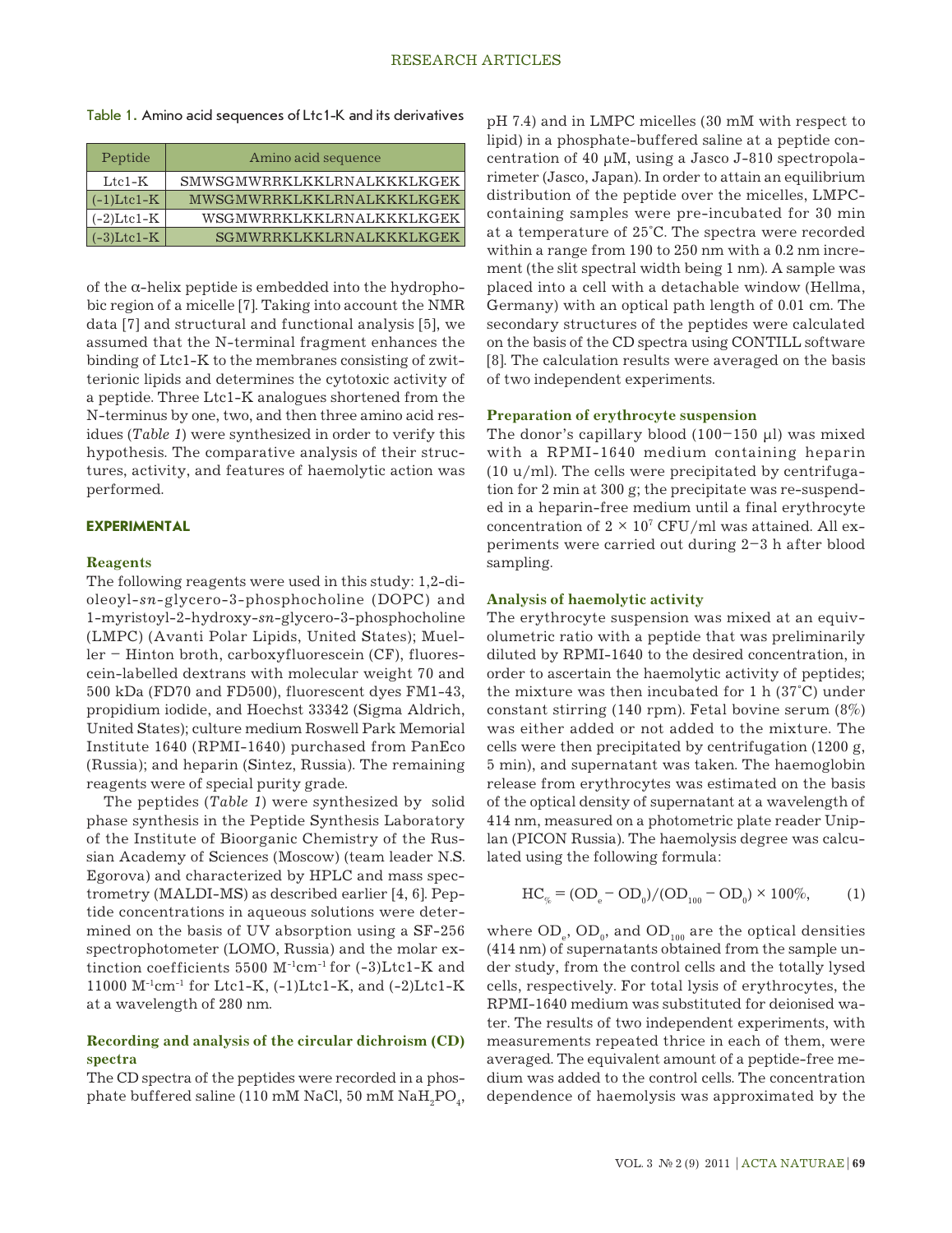sigmoid dependence equation; the peptide concentration that caused a 50% release of haemoglobin from erythrocytes  $(HC_{50})$  was determined.

### **Analysis of cytotoxicity**

Human erythromyeloid leukemia К562 cells were cultured (5%  $\text{CO}_\text{\tiny{2}},$  37°C) in a RPMI-1640 medium with 8% fetal bovine serum and L-glutamine (2 mM). The cytotoxicity of peptides was determined as described earlier [9]. The cells were incubated for 3 h (5%  $\mathrm{CO}_2^{\phantom{\dag}},$  37°C) in a medium containing the peptides under study in serial dilutions (from  $0.1$  to  $100 \mu M$ ). Then, propidium iodide (10  $\mu$ M) and Hoechst 33342 (10  $\mu$ M) were introduced into the medium; after 10 min, the state of the cells was analyzed using an Axiovert 200M fluorescence microscope (Carl Zeiss, Germany). The cells stained only with Hoechst 33342 were considered to be living, whereas the cells stained with Hoechst 33342 and propidiun iodide were regarded as dead. At least 500–1,000 cells were analyzed for each peptide concentration. The results of two independent experiments were averaged. The equivalent amount of the peptide-free medium was added to the control cells. The concentration dependence of cytotoxicity was approximated by the sigmoid curve, and the peptide concentration causing the death of 50% of cells  $(EC_{50})$  was determined.

#### **Analysis of antibacterial activity**

Cells from *E. coli* C600, *Micrococcus luteus* Ac-2230 VKM, and *B. subtilis* B-501 VKM were cultured in a Mueller–Hinton broth (37°C). The anti-bacterial activity of the peptides was measured using the method of serial dilution in a liquid medium as described earlier [9]. The bacterial suspension  $(10^5 \, \mathrm{CFU}/\mathrm{ml})$  was incubated in the Mueller–Hinton broth in the presence of serial dilutions of peptides for 24 h at 37°C. The absence of bacterial reproduction served as the criterion of peptide activity; the reproduction was detected by comparing the optical density (595 nm) of the bacterial culture in the presence of the peptide with that in the control using the photometric plate reader Uniplan (PICON Russia). The results of two independent experiments, the measurements being repeated thrice in each of them, were averaged. The equivalent amount of the peptide-free medium was added to the control cells. The activity was characterized by the minimum inhibitory concentration (MIC) value.

# **Preparation of large monolamellar liposomes (LML)**

A weighed portion of DOPC was hydrated in a phosphate buffered saline solution(110 mM NaCl, 50 mM  $\mathrm{NaH_{_2}PO_{_4}\!,}$  pH 7.4) for 2 h at 25°C upon vigorous shaking. The suspension of multilamellar liposomes with DOPC at a concentration of 10 mM was obtained by the

freeze–thaw method in liquid nitrogen (10 cycles). An LML with a diameter of 100 nm was prepared by extrusion of the multilamellar liposome suspension through a polycarbonate filter with a 100-nm-pore diameter (Whatman, Great Britain) according to the recommendations of the manufacturer of the mini-extruder (Avanti Polar Lipids, United States).

# **Studying the interaction between peptides and DOPC liposomes**

The level of binding to the lipid bilayer was assessed on the basis of the short-wavelength shift of the fluorescence spectrum of Trp residues within the peptides as the side chain of Trp transferred from the polar environment into a hydrophobic one. The fluorescence spectra were recorded on an LS 55 spectrofluorimeter (Perkin Elmer, Great Britain) at 25°С. Fluorescence was excited at 270 nm, and the emission spectrum was registered within a range from 300 to 500 nm with a measurement increment of 0.5 nm. In order to reduce the distortions of the spectra due to light scattering on liposomes, a quartz cell with a  $10 \times 2$  mm cross-section was used when recording the fluorescence of a thin layer of the sample (2 mm).

The samples contained 2  $\mu$ M of peptide and 0.1-0.5 mM of DOPC in the form of LML in the phosphate buffered saline. The recorded spectra were analyzed in LabSpec2.0 software (Dilor, France). The mathematical procedure of representing the experimental spectrum as a sum of two spectra (a peptide in the aqueous environment and a peptide totally bound to lipids) was used with the corresponding weight coefficients in order to calculate the ratio between the bound and unbound forms of the peptide. The suspension of zwitterionic LMPC micelles (20 mM lipid) was used to measure the spectrum of the peptide that was completely bound to the lipids. The complete binding of peptides to the LMPC micelles was confirmed by the CD method based on the dependence of formation of the α-helix conformation of peptides on micelle concentration.

The dissociation constant  $(K_d)$  was determined according to the earlier described procedure [10], based on the data averaged in two independent experiments, using the following formula:

$$
C_{\rm M}/L = 1/K_{\rm d} \times C_{\rm but,}
$$
 (2)

where  $C_{\text{buf}}$  is the concentration of the unbound peptide in the solution and  $C_M/L$  is the concentration of the membrane-bound peptide reduced to lipid concentration.

It should be noted that at a DOPC concentration higher than 1 mM, the intensity of the fluorescence recorded decreases due to light scattering, which results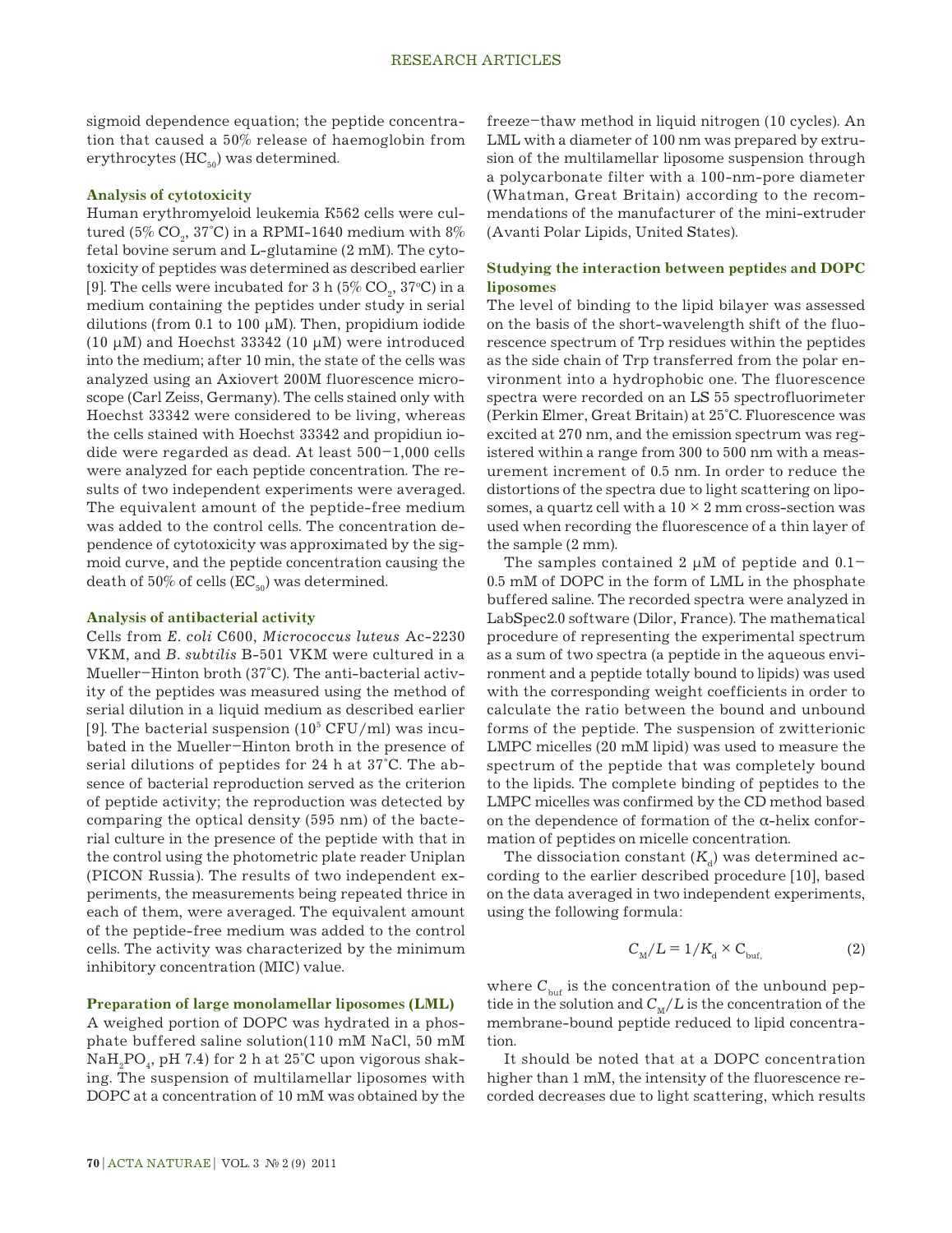in the underestimation of the  $C_{M}$  and  $C_{buf}$  values under determination. However, this fact has no effect on the calculated ratio  $C_M/C_{\text{bnd}}$ , which is used to determine  $K_{d}$ .

# **Microscopic studies**

When studying the peptide-induced morphological changes in erythrocytes in the RPMI-1640 medium, equal volumes of the erythrocyte solution (6  $\times$   $10^6\,\mathrm{CFU}/$ ml) and peptide solution were mixed, ensuring equieffective concentrations of Ltc1-K and (-3)Ltc1-K (the final concentration in the sample was 4 µM Ltc1-K or  $30 \mu$ M (-3)Ltc1-K); CF (20  $\mu$ M) was also added. The sample was placed into a 12-well chamber flexiPERM (Perbio, Belgium) with a 0.17-mm-thick glass bottom, centrifugated for 1 min at 250 rpm to deposit the cells onto the glass, and transferred under a microscope for analysis.

The erythrocytes, at a concentration of  $10^7$  CFU/ml, were incubated in the presence of equi-effective concentrations of Ltc1-K (2  $\mu$ M) or (-3)Ltc1-K (15  $\mu$ M) in the RPMI-1640 medium for 20 min at 37°С in order to obtain ghosts. Membrane permeability markers (CF, FD70 or FD500) at a concentration of 20  $\mu$ M and FM1- $43$  (0.9  $\mu$ M) staining the plasma membrane were then added. The incubation of the samples was continued for an additional 1 h at 37°С. The samples were then analyzed analytically.

An LSM 510 Meta laser scanning confocal microscope (Carl Zeiss, Germany) with a C-Apochromat  $63\times/1.2$ W objective was utilized. The measurements were performed with a lateral resolution of  $0.3 \mu M$  and an axial resolution of  $0.6 \mu M$ . The fluorophores were excited by an  $Ar^+$  laser with wavelengths of  $458$  nm (FM1-43) and 488 nm (CF, FD70, and FD500). The fluorescence was recorded by isolating the desired spectral range using a band-pass filter at 505–550 nm (CF, FD70, and FD500) and a long-wave barrier filter with the boundary set at 585 nm (FM1-43). The transmitted light images of cells were recorded simultaneously with the fluorescence images.

When studying the dynamics of the processes, 100 repeated measurements were performed with an increment of 2 s.

The images were processed using the ImageJ software (National Institute of Health, United States). The extent of influx (*A*) of the membrane permeability markers (CF, FD70, FD500) inside an erythrocyte (%) was calculated using the following formula:

$$
A = (F_{\text{in}} - F_0)/(F_{\text{out}} - F_0) \times 100,\tag{3}
$$

where  $F_{in}$  is the average fluorescence intensity inside the ghost,  $F_{\text{out}}$  is the average fluorescence intensity of

the medium around the cells, and  $\boldsymbol{F}_{_{\boldsymbol{0}}}$  is the background signal inside the intact erythrocytes. The extent of influx was averaged with respect to 100–150 cells.

## **RESULTS and DISCUSSION**

# **Biological activities of peptides**

The abilities of latarcin Ltc1-K and its derivatives (*Table 1*) to lyse erythrocytes and human erythromyeloid leukemia cells and inhibit *in vitro* bacterial growth (*Table 2*) were compared in order to assess the effect of the N-terminal fragment on haemolytic, cytotoxic, and antibacterial activities.

The excision of one to three N-terminal amino acid residues had no effect on the capability of the peptides to inhibit the growth of the gram-positive bacteria *B. subtilis*. The activity with respect to gram-negative *E. coli* and gram-positive *M. luteus* decreased considerably only for (-3)Ltc1-K. No interrelation between the change in the range of activity of Ltc1-K upon excision of the N-terminal fragment and the morphological or tinctorial properties of the bacteria was established: the activity decreased not only with respect to gram-negative *E. coli* bacilli, but also for gram-positive cocci *M. luteus*, which have no lipopolysaccharide core. Meanwhile, the sensitivity of the gram-positive bacilli *B. subtilis* remained at the same level. It can be assumed that the decrease in activity observed is to a large extent associated with the features of interaction between the peptides and the plasma membrane of certain types of bacteria.

Peptide-mediated permeabilization of the bacterial membrane is considered to be the most probable mechanism of antibacterial effect of Ltc1-K and its analogues, as well as that of other cationic AMPs. The data on the ability of the peptides studied to induce defects in the erythrocyte membrane indirectly attest to this fact. Permeabilization of the bacterial membrane can occur either by formation of toroidal lipid-peptide pores or by the so-called "carpet" mechanism, which causes detergent-like damage to the membrane [11]. In the former case, the excision of the hydrophobic Nterminal fragment is more likely to reduce the ability of the peptide to weave into the hydrophobic membrane region and initiate the formation of lipid-peptide pores. In the latter case, the excision of the N-terminal fragment will have a smaller effect on the efficacy of membrane damage. In both cases, the initial binding of a peptide to the membrane is determined by electrostatic interactions between the cationic amino acid residues and anionic lipids, in which the bacterial membrane is enriched. In addition, the excision of the N-terminal fragment of Ltc1-K does not affect the electrostatic interactions.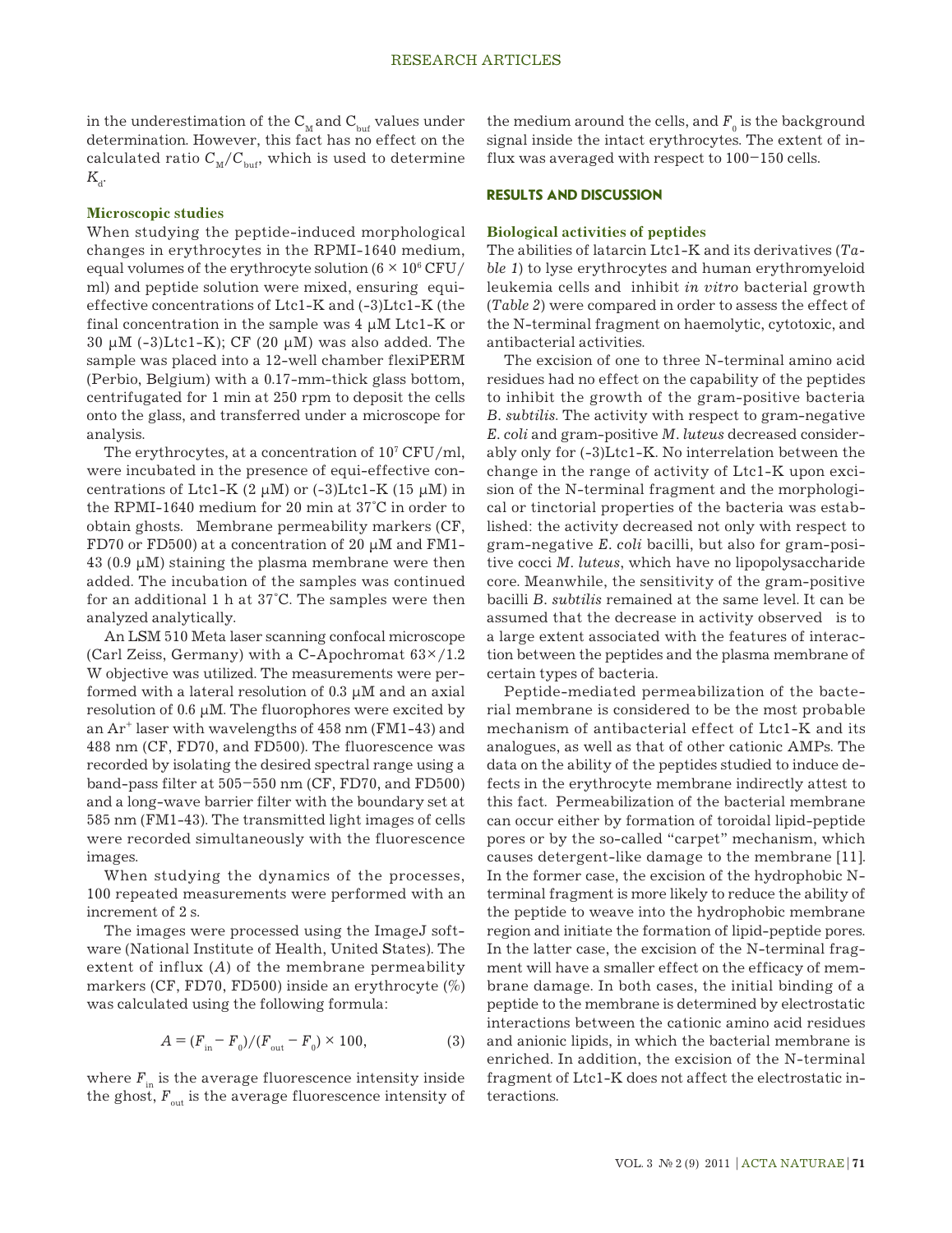| Peptide       | Eukaryotic cells                    |                             | <b>Bacteria</b>         |                                    |                           | DOPC-<br>liposomes |
|---------------|-------------------------------------|-----------------------------|-------------------------|------------------------------------|---------------------------|--------------------|
|               | Erythrocytes<br>$HC_{50}$ , $\mu$ M | K562<br>$EC_{50}$ , $\mu$ M | E. coli<br>$MIC, \mu M$ | <b>B.</b> subtilis<br>$MIC, \mu M$ | M. luteus<br>$MIC, \mu M$ | $K_{\rm a}$ , mM   |
| $Ltc1-K$      | $1.1 \pm 0.1$                       | $7.1 \pm 0.4$               | $1.3 \pm 0.3$           | $0.7 \pm 0.2$                      | $1.1 \pm 0.3$             | $1.4 \pm 0.5$      |
| (-1)Ltc1-K    | $0.8 \pm 0.1$                       | $4.9 \pm 0.2$               | $2.6 \pm 0.6$           | $0.7 \pm 0.2$                      | $2.7 \pm 0.6$             | $1.4 \pm 0.7$      |
| $(-2)$ Ltc1-K | $1.3 \pm 0.1$                       | $11 \pm 1$                  | $2.6 \pm 0.6$           | $0.7 \pm 0.2$                      | $2.9 \pm 0.6$             | $1.7 \pm 0.6$      |
| $(-3)$ Ltc1-K | $8.0 \pm 2.0$                       | $39 \pm 5$                  | $6.5 \pm 1.6$           | $0.7 \pm 0.2$                      | $5.6 \pm 0.9$             | $15 \pm 3$         |

Table 2. Characteristics of interaction of Ltc1-K and its derivatives with erythrocytes, K562 cells, bacteria and DOPCliposomes

Note. HC<sub>50</sub> – peptide concentration resulting in haemolysis of 50% of erythrocytes. EC<sub>50</sub> – peptide concentration resulting in death of 50% of cells. MIC – the minimum inhibitory concentration inhibiting the growth of a microorganism in a liquid nutrient medium.  $K_a$  – dissociation constant of peptide complexes with DOPC-liposomes.

Specific mechanisms of defect formation in the membrane of different types of bacteria may depend on the composition and rigidity of the membrane. Hence, the activity of (-3)Ltc1-K with respect to *E. coli* and *M. luteus* (lower than that of Ltc1-K) may imply the permeabilization of the membrane of these bacteria via the mechanism of formation of toroidal lipid-peptide pores, whereas a detergent-like damage to the membrane should be assumed in the case of *B. subtilis*. The experimental verification of this hypothesis requires a specific long-term study and lies beyond the scope of the present article.

No considerable differences in the haemolytic activity of Ltc1-K, (-1)Ltc1-K, and (-2)Ltc1-K has been detected, whereas the activity of (-3)Ltc1-K decreased by a factor of 7 (*Table 2*). A similar regularity was revealed during the analysis of the cytotoxicity of peptides with respect to K562 cells (*Table 2*). Let us note that, for convenience, haemolysis of erythrocytes by the peptides was compared in a medium containing no serum; its presence (same as the presence of blood plasma) protects erythrocytes and reduces the haemolytic activity of peptides down to moderate values. Thus, in the presence of 8% of fetal bovine serum, the  $HC_{50}$  values for Ltc1-K,  $(-1)$ Ltc1-K, and  $(-2)$ Ltc1-K are 28, 67, and 58  $\mu$ M, respectively. Attempts at measuring HC<sub>50</sub> for (-3)Ltc1-K over the available concentration range were unsuccessful (*Fig. 1*).

By comparison,  $HC_{50}$  of mellitin from the poison of *Apis mellifera*, which belongs to the highly active haemolytic peptides, in the presence of 8% of serum is 0.3  $\mu$ M (the data are not given), whereas HC<sub>50</sub> of the earlier studied latarcins Ltc2a and Ltc5 are 6 and 12  $\mu$ M, respectively [5]. The cytotoxicity (EC<sub>50</sub>) of Ltc2a and Ltc5 for K562 cells is 3 and 12  $\mu$ M [5]. The haemolytic activity of Ltc1-K is noticeably less than that of

Ltc2a, Ltc5, and mellitin, but it is comparable with the activity of other latarcins with respect to K562 cells. The excision of the N-terminal fragment is accompanied by a multifold decrease in the cytotoxicity and haemolytic activity of Ltc2a, Ltc5 [5], and Ltc1-K. Thus, the resulting data (*Table 2*) lend support to the earlier conclusions [5] that the haemolytic and cytotoxic activities of α-helix AMPs are enhanced by the hydrophobic potential of the N-terminal fragment. In the case of Ltc1-K, the considerable decrease in membrane-lytic



Fig. 1. Concentration dependence of the haemolytic effects of Ltc1-K and (-3)Ltc1-K. Open symbols correspond to erythrocyte treatment with peptides in a serum-free medium, closed symbols correspond to erythrocyte treatment with peptides in a medium complemented with a 8% fetal bovine serum. Each line is a best fit of the experimental data with a Hill function. Vertical dashed lines indicate the equi-effective Ltc1-K and (-3)Ltc1-K concentrations that were used in subsequent experiments.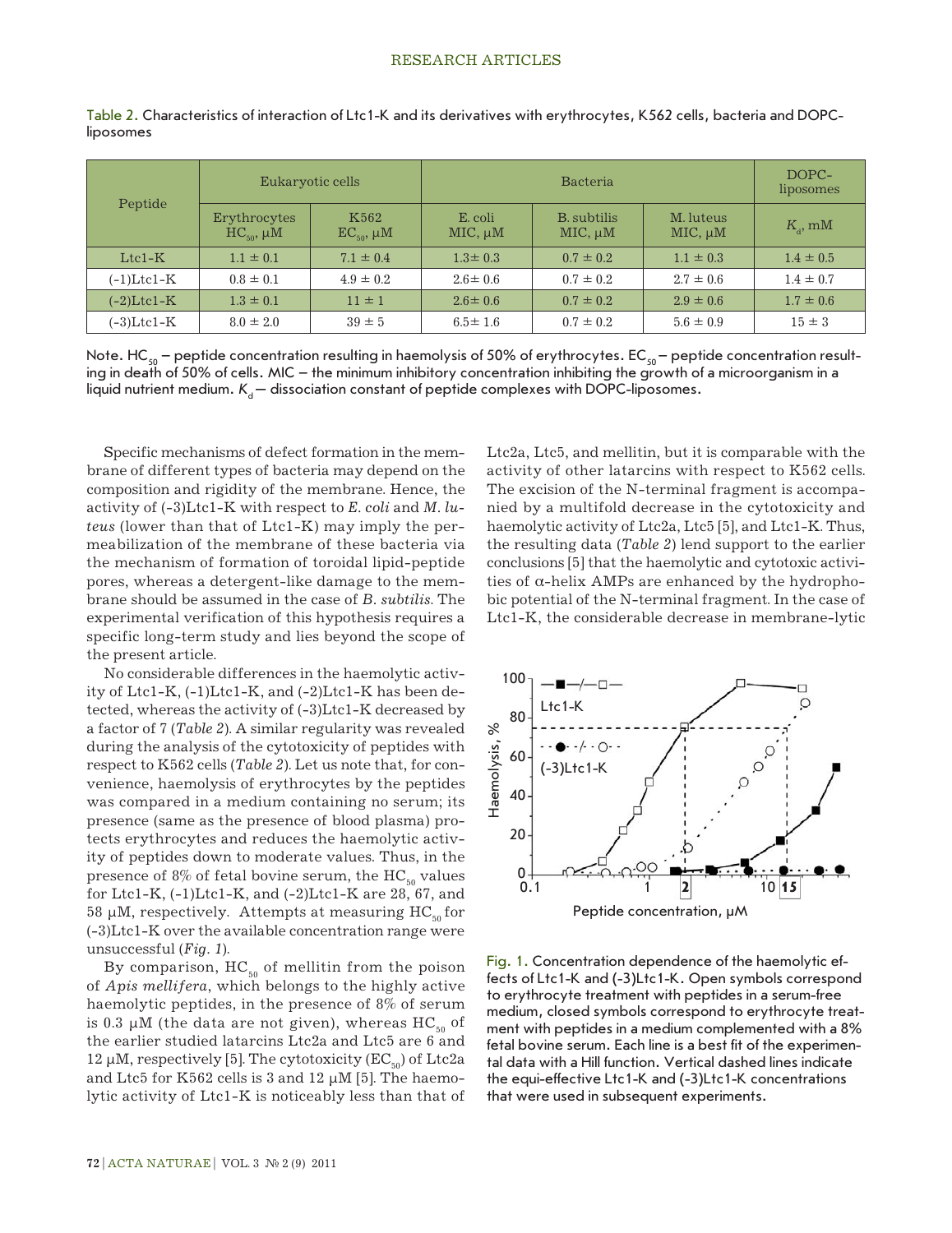activity is attained after the N-terminal hydrophobic residue Trp3 is removed.

The features of interaction of Ltc1-K and its derivatives with the erythrocytes and lipid systems (DOPCliposomes, LMPC micelles) that simulate the membrane of eukaryotic cells were studied in order to establish the reasons for the reduction in toxicity.

# **Comparative analysis of peptide affinity to DOPCliposomes**

Assuming that the toxicity with respect to eukaryotic cells depends on the peptide affinity towards the zwitterinoic lipids dominant within the plasma membrane, we measured the dissociation constants  $(K_d)$  of the complexes of Ltc1-K and its derivatives with DOPCliposomes.

The results of the analysis of peptide binding to liposomes are represented in *Fig. 2*. As can be seen, the selected mathematical model adequately describes the resulting binding isotherms. The  $K_{\mu}$  values for the peptides Ltc1-K, (-1)Ltc1-K, and (-2)Ltc1-K determined on the basis of isotherms are equal, whereas the  $K_A$ value of (-3)Ltc1-K increases by a factor of 10 (*Table 2*), pointing to a considerable reduction in the affinity of (-3)Ltc1-K towards the lipid bilayer.

The estimation of the thermodynamic contribution,  $\Delta G^0_{\rm N-term}$ , of the N-terminal peptide fragment to the binding with membrane, performed using the formula

$$
\Delta G_{\text{N-term}}^0 \sim \text{RT} \ln \left( K_{\text{d}( \text{Let } -\text{K})} / K_{\text{d} \, (\text{(-3)} \text{Let } -\text{K})} \right),\tag{4}
$$

demonstrates that the free energies of interaction with the bilayer in Ltc1-K and (-3)Ltc1-K differ by 1.4 kcal/ mol; i.e., the change in the free energy of interaction is ~20%. The major contribution to the free energy of interaction between the N-terminal fragment and the lipids is made by the Trp3 residue; this interaction seems to be of mostly hydrophobic character. The fact that the value  $\Delta G_{_{\rm N-term}}^{\rm 0}$  is close to  $-$  1.95 kcal/mol (the value predicted by the White–Whimley method based on the empirical scale of hydrophobicity of amino acid residues [12]) lends support to this hypothesis.

Thus, the excision of the N-terminal fragment in Ltc-K results in an abrupt decrease both in the haemolytic activity and cytotoxicity, and the  $K_d$  value, supporting the fact that peptide affinity towards the zwitterionic membrane is indeed of great significance for the development of the haemolysis and cytotoxic effects.

# **Effect of the N-terminal fragment of Ltc1-K on the secondary structure of peptide in peptide–lipid complexes**

Peptide conformation is another factor that may have an effect on the activity of peptides. We compared the



Fig. 2. Association isotherms for the binding of Ltc1-K, (-1)Ltc1-K, (-2)Ltc1-K, and (-3)Ltc1-K to DOPC-LML. Solid lines are a least squares approximation of experimental data with a linear function defined by equation (2).

secondary structure of Ltc1-K and its derivatives by analyzing the CD spectra of peptides in the phosphate buffered solution and in the lipid system – micelles of zwitterionic LMPC, which is used for simulating the surface of the eukaryotic cell membrane [13]. LMPC forms a 3D hydrophobic phase that is comparable in terms of its diameter with the thickness of the hydrophobic region of the biological membrane [14]. Moreover, LMPC does not have its own spectrum in the CD region of polypeptides and is characterized by a low level of light scattering at a high concentration of the phospholipid component, which provides the possibility to attain a high excess of lipid as compared with the peptide and ensures complete binding of peptide to micelles.

We found out that all the peptides under study in the buffer have a predominately disordered structure (*Fig. 3*) with an equally low content of elements with α-helix conformations (*Table 3*). Peptides undergo considerable conformational changes (*Fig. 3*) when bound to zwitterionic micelles: the α-helix becomes the predominant structural element, with 15–17 amino acid residues involved in its formation (*Table 3*). The results obtained correlate with the data on the high potential of helix formation in Ltc1-K in 50% of trifluoroethanol [6] and correspond to the general notion of the typical structural changes accompanying the interaction between linear cationic AMP and the lipid bilayer. Many AMPs have a disordered structure in water and form an amphipatic  $\alpha$ -helix upon binding with lipids (see reviews [14–16]).

Thus, the formation of the  $\alpha$ -helix in complex with lipids, which is typical of Ltc1-K, as well as its size, is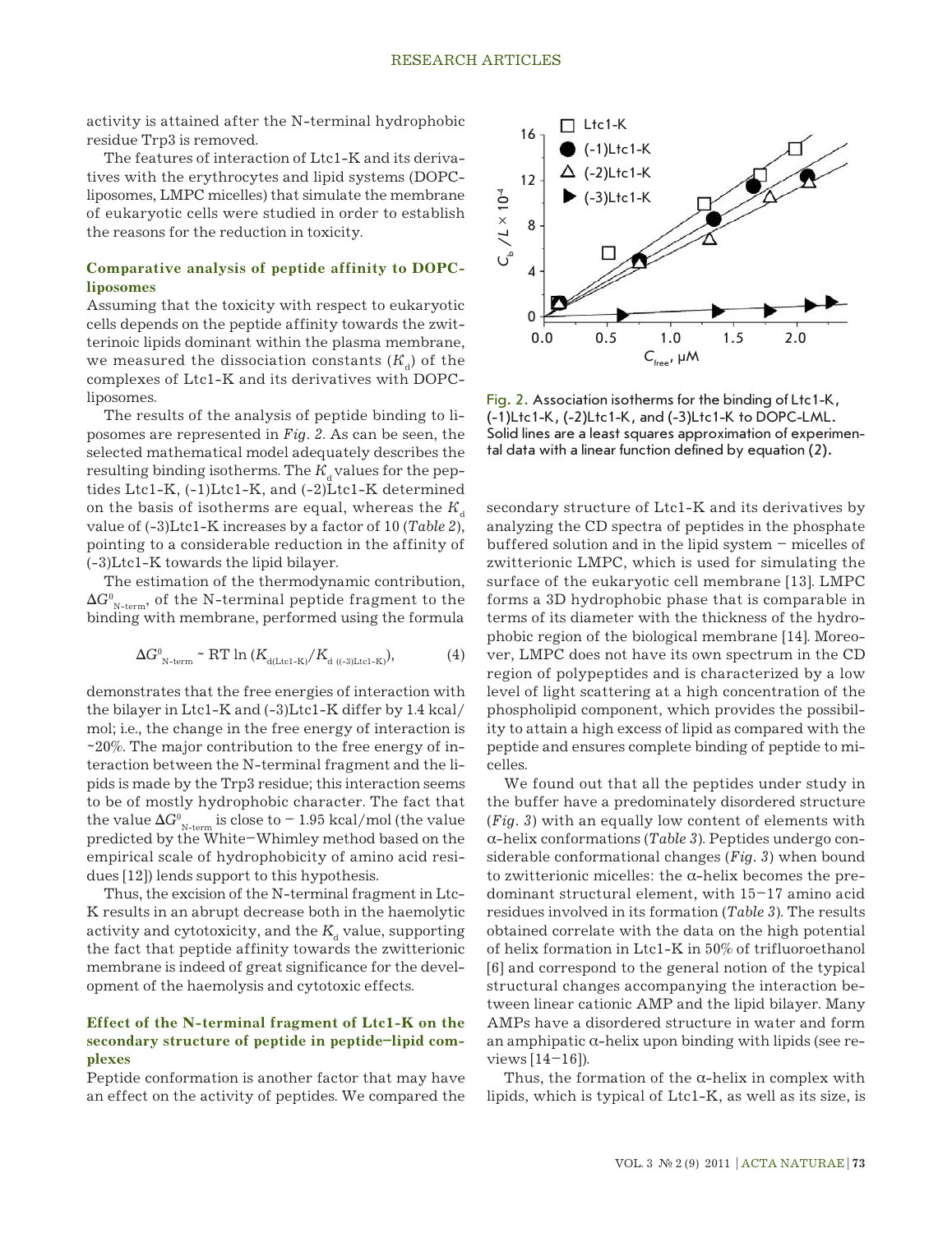Table 3. Contribution of the  $\alpha$ -helix conformation to the structure of Ltc1-K and its derivatives, based on the data of CD spectroscopy

| Peptide       | Phosphate buffered<br>saline |            |        | LMPC micelles |
|---------------|------------------------------|------------|--------|---------------|
|               | $\%$                         | $a.a.r.**$ | $\%$ * | $a.a.r.**$    |
| $Ltc1-K$      | 17                           | 4          | 59     | 15            |
| $(-1)$ Ltcl-K | 14                           | 4          | 67     | 17            |
| $(-2)$ Ltc1-K | 15                           | 4          | 72     | 17            |
| $(-3)$ Ltc1-K | 16                           | 4          | 65     | 15            |

 $*$  The proportion of the  $\alpha$ -helix in the molecule structure. \*\* The number of amino acid residues involved in the formation of the  $\alpha$ -helix.

retained after the excision of one, two, or three N-terminal amino acid residues. The N-terminal of Ltc1-K is apparently a part of the region with the disordered structure, providing a gain in free energy during peptide binding with zwitterionic lipids due to its conformational mobility. This assumption is indirectly supported by the structure of Ltc1-K in complex with negatively charged sodium dodecyl sulphate micelles, determined by NMR [7]. The data obtained allow us to eliminate conformational rearrangement from the list of the possible reasons behind the lower cytotoxic and haemolytic activity of  $(-3)$ Ltc1-K in comparison with Ltc1-K.

# **Comparative analysis of interaction of Ltc1-K and (-3) Ltc1-K with erythrocytes**

The search for the possible reasons that determine the differences in the activity of Ltc1-K and (-3)Ltc1K was taken further to the cell level. The features of haemolysis were compared at equi-effective concentrations of Ltc1-K and  $(-3)$ Ltc1-K  $(4$  and  $30 \mu M$ , respectively), which were selected based on the concentration dependences of the haemolytic effect (*Fig. 1*). The difference in peptide concentration in the medium almost by a factor of 8 compensated for the differences between Ltc1-K and (-3)Ltc1-K in terms of affinity towards zwitterionic lipids (*Table 2*) and theoretically provided the same amount of Ltc1-K and (-3)Ltc1-K bound to the cell membrane.

The interactions between peptides and the erythrocyte membrane were analyzed in real time by LSCM with the synchronous registration of cell images in the transmitted light (in order to assess the erythrocyte morphology) and fluorescence images characterizing membrane permeability in terms of the penetration of CF into the cytoplasm (*Fig. 4*). The ability of LCSM to register fluorescence only from a thin layer near the focus of the objective and to eliminate the signals from the layers located above and below is critical in order to obtain contrast images of the distribution of CF around and inside the cells.

The exposure to Ltc1-K and (-3)Ltc1-K results in the equally complete release of haemoglobin from some erythrocytes and converting them into ghosts, whereas the proportion of lysed erythrocytes increases with a rising peptide concentration in the medium. The haemolysis process occurs very inhomogeneously: a number of erythrocytes are not subjected to any noticeable changes, whereas morphological changes emerge in some erythrocytes with a different delay after the peptide is introduced, which results in ghost formation. The differences in cell response are not connected with the local concentration gradients of the peptides introduced. The high inhomogeneity factor of peptide distribution in the medium was eliminated by means of thorough and rapid stirring of equal volumes of the peptide and cell suspensions. The exposure to Ltc1-K

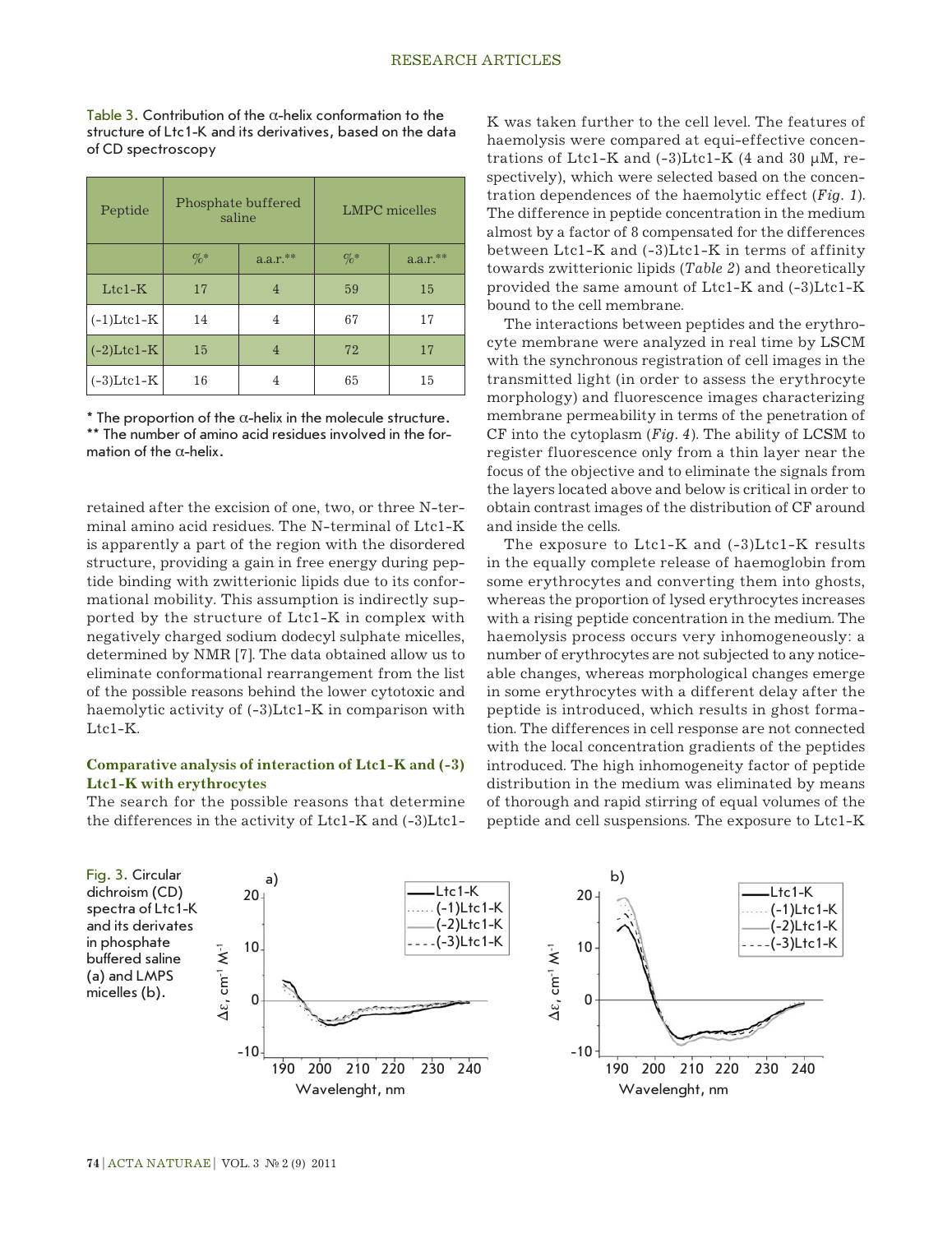#### RESEARCH ARTICLES



Fig. 4. A sequence of Ltc1-K-induced erythrocyte transformations: echinocyte (1), echinocyte-stomatocyte transition (2), stomatocyte (3), stomatocyte-spherocyte transition (4), spherocyte (5), ghost (6). Row (a) is the transmitted light images of a cell. Row (b) is the confocal fluorescence images showing the distribution of CF around and inside erythrocyte. The black area in the cell region indicates that an erythrocyte membrane is intact, and CF is unable to penetrate into cytoplasm. Bar is  $5 \mu m$ .

and (-3)Ltc1-K results in an equal sequence of erythrocyte transformations (*Figs. 4, 5*): discocyte–echinocyte– stomatocyte–spherocyte–ghost. The lifetime of an echinocyte varies over a wide range (from several minutes to an hour) and is the limiting stage of haemolysis kinetics. The average duration of the stomatocyte stage is several minutes. Spherocyte is the shortest living state. It lasts no more than 10 s. No reliable differences in the duration of the separate stages of erythrocyte transformation under the action of both peptides were observed. The increase in peptide concentration in the medium primarily resulted in a decrease in the average lifetime of echinocytes.

Only at the stage when spherocyte was converted into the ghost did the erythrocyte membrane become permeable to the low-molecular-weight CF marker; a factor which is common to both peptides (*Figs. 4–6*). The influx of CF in cytoplasm and the beginning of haemoglobin release from a spherocyte (*Fig. 6*) are detected simultaneously. This implies the formation of large membrane defects without the indiscernible under our experimental conditions intermediate study of the formation of small lipid-peptide pores that would be permeable to CF (hydrodynamic diameter of the molecule of ~0.5 nm), but impermeable to haemoglobin (hydrodynamic diameter of 6.3 nm).

We found out that the membrane of the ghosts that remained under the action of Ltc1-K and (-3)Ltc1-K retains its permeability to CF, as opposed to the membrane of the ghosts emerging after osmotic haemolysis of erythrocytes caused by the replacement of the medium by distilled water (data not shown). Therefore, Ltc1-K and (-3)Ltc1-K form stable lipid-peptide pores in the erythrocyte membrane. The average size of these pores was estimated on the basis of the ability of fluorescein-labelled dextrans of various sizes to penetrate



Fig. 5. A sequence of (-3)Ltc1-K-induced erythrocyte transformations: echinocyte (1), echinocyte-stomatocyte transition (2), stomatocyte (3), stomatocyte-spherocyte transition (4), spherocyte (5), ghost (6). Row (a) is the transmitted light images of a cell. Row (b) is the confocal fluorescence images showing the distribution of CF around and inside erythrocyte. The black area in the cell region indicates that an erythrocyte membrane is intact, and CF is unable to penetrate into the cytoplasm. Bar is  $5 \mu m$ .

through the pores inside the ghosts. It was revealed that dextrans with a size of 40 kDa and lower can easily penetrate into the ghosts to rapidly balance the extraand intracellular concentrations when added to the medium with lysed erythrocytes. Meanwhile, the diffusion of dextrans with a size of 70 and 500 kDa through pores into the ghosts is impeded (*Figs. 7, 8*). The extents of influx are approximately 70% and less than 40% for FD70 and FD500, respectively (*Fig. 8*). No reliable difference in the penetration of FD70 and FD500 into the ghosts formed under the action of Ltc1-K and (-3)Ltc1-K was detected (*Fig. 8*). Considering the hydrodynamic diameters of FD70 and FD500 (13 and 32 nm, respectively [17]), one may conclude that Ltc1-K and (-3)Ltc1-K form pores with a diameter of approximately 30 nm on the erythrocyte membrane.

Thus, the excision of the N-terminal fragment has no effect on the character, sequence, and duration of the stages of erythrocyte transformation or the features of formation of the pore size in the membrane in the haemolysis process. This attests to the fact that the mechanism and features of interaction of Ltc1-К and (-3)Ltc1-K with erythrocytes are equal.

The model of interaction of Ltc1-К and (-3)Ltc1-K with erythrocytes can be based on the coupled bilayer theory [18–21]. In this theory, an asymmetric plasma membrane is regarded as two protein–lipid layers that are capable of performing a relatively independent adaptive deformation without losing the contact between them. The coupled bilayer theory has frequently been used to interpret the formation of echinocytes and stomatocytes under the action of membrane-active agents, including AMPs [18, 22, 23]. According to this theory, echinocyte formation is conditioned by the accumulation of the actuating agent in the external layer of the membrane. The interactions with any agent,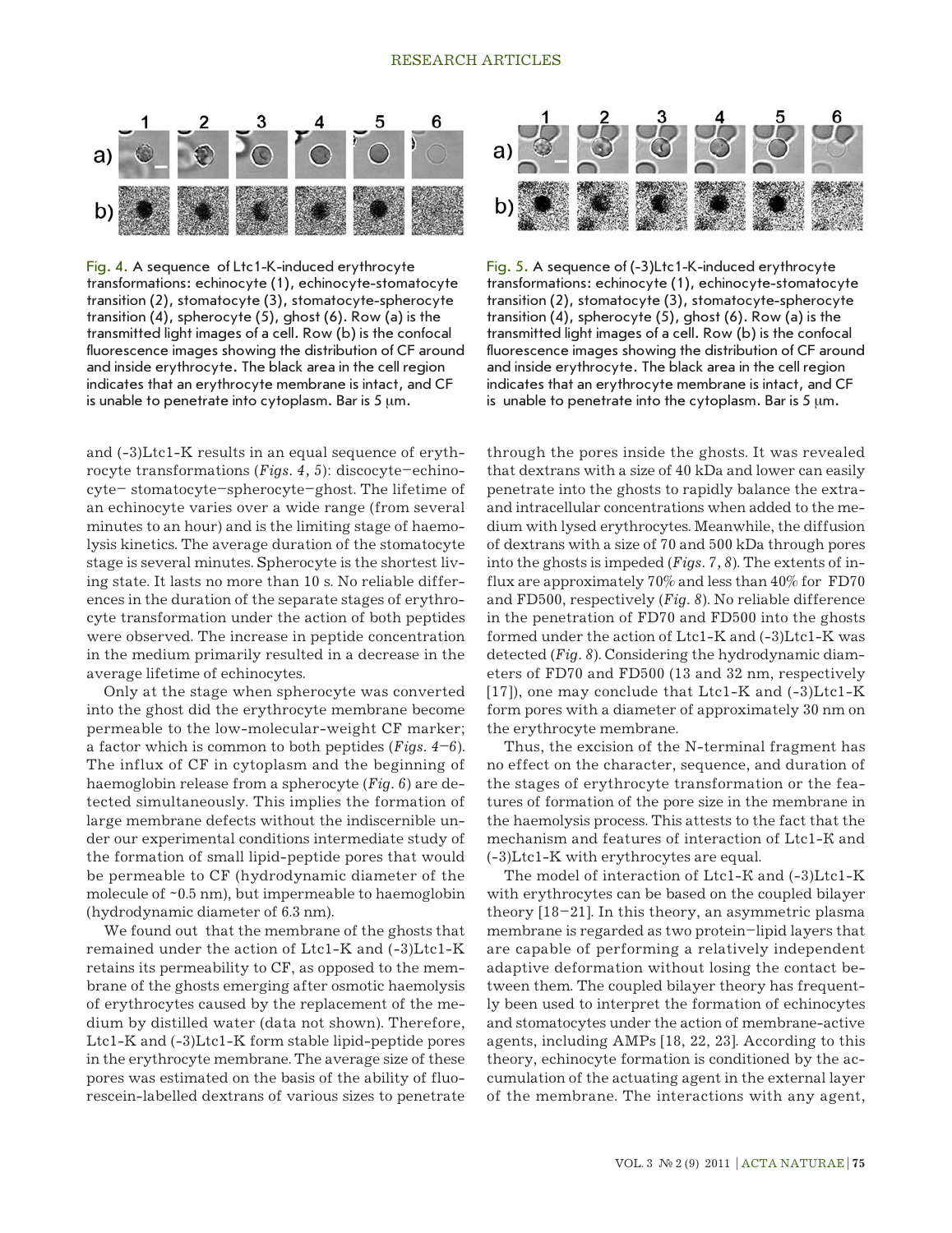

Fig. 6. Ltc1-K- (a) and (-3)Ltc1-K (b)-induced formation of membrane pores and influx of CF in erythrocytes. Typical examples are presented for two particular cells ( $\circ$ ,  $\blacksquare$ ). Abscissa is time after addition of the peptide and CF to cells. Ordinate is the extent of CF influx inside a cell (in percentages) as calculated with equation (3). Delay between peptide addition and beginning of haemolysis is the property of particular cells and is mainly defined by echinocyte-stage lifetime. A vertical arrow indicates the moment when haemoglobin release from the examined cell as recognized in transmitted light images of the cell begins.

penetrate through the ghost membrane pores produced by Ltc1-K (upper row) and (-3)Ltc1-K (lower row). FD500 and membrane marker FM1-43 were added to the erythrocytes pretreated with the peptide.

Column (a) is the transmitted light images of the cells. Column (b) is the confocal fluorescent images showing the distribution of FD500 around and inside the cells. Column (c) is the confocal fluorescence images showing the distribution of FM1-43 at an erythrocyte membrane. Asterisks mark ghosts being restrictedly permeable to FD500. Arrows mark erythrocytes being impermeable to FD500.  $Bar - 10 \mu m$ .



which stretch the external layer with respect to the internal layer, result in the formation of "spicules" – protrusions on the membrane, which are a characteristic feature of echinocytes. In turn, the formation of stomatocytes is induced by the accumulation of the agent in the internal layer and its deformation, which ends by the transformation of a discocyte into a spheroid with membrane cavity.

The interpretation of erythrocyte transformations under the action of Ltc1-K and (-3)Ltc1-K using the coupled bilayer theory is complicated by the fact that the scenarios of the formation of echinocyte and stomatocyte are considered to be alternative. Assuming that the translocation of the agent from the external layer to the internal one is accompanied by echinocyte transformation into a discocyte, the interactions of Ltc1-K and (-3)Ltc1-K with erythrocytes can be explained as follows: the transition of a discocyte into an echinocyte is initiated by the initial adsorption of a peptide by the erythrocyte surface. The accumulation of a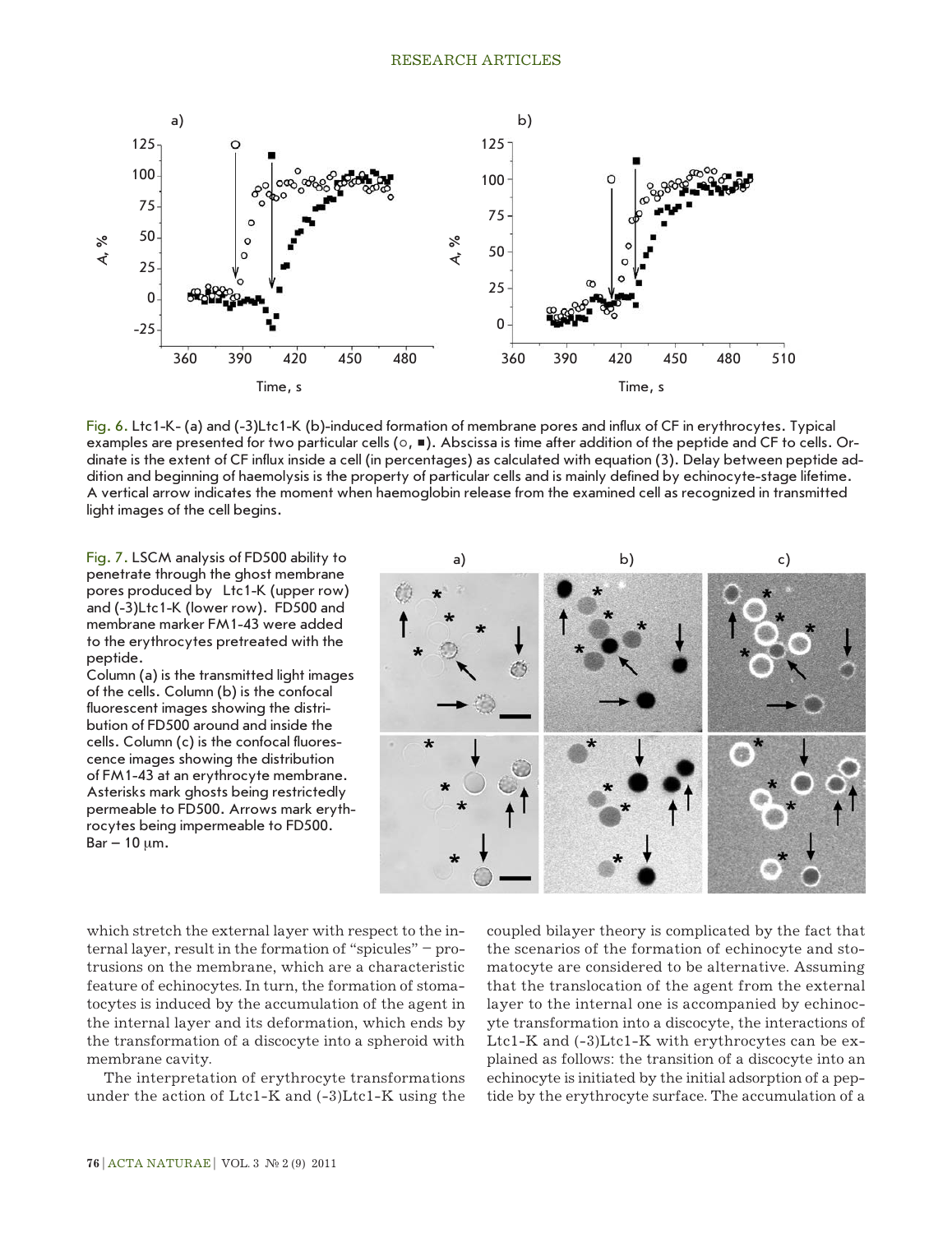

Fig. 8. Extent of influx (A) of the membrane permeability markers FD70 and FD500 into the ghosts formed as a result of Ltc1-K and (-3)Ltc1-K action on erythrocytes. Averaged data for 100-150 cells are presented.

peptide bound on the external side of the membrane results in the reorganization of lipid–peptide complexes and creates the conditions for peptide translocation to the internal surface of the plasma membrane, resulting in the transformation of an echinocyte into a stomatocyte. It should be emphasized that the hypothetical translocation of a peptide is not accompanied by the formation of structured defects in the bilayer, since the membranes of both the echinocyte and stomatocyte are impermeable to CF (*Figs. 4, 5*). The stomatocyte–spherocyte transition probably corresponds to a considerable accumulation of a cationic peptide in the internal membrane layer that is enriched in negatively charged phospholipids, and to the formation of a critical tension in both membrane layers. The process is terminated by the formation of lipid–peptide pores, which reduce the membrane tension and create the conditions for haemoglobin release and ghost formation.

This model of interactions of Ltc1-K and (-3)Ltc1- K with erythrocytes agrees with the lifetimes of the separate stages of erythrocyte transformation recorded in the experiment. Long erythrocyte lifetimes represent the continuous process of gradual accumulation of the peptide on the external side of the membrane. This process is accelerated with increasing peptide concentration in the medium. An increase in the amount of the peptide bound to the membrane to a critical level jumpwise increases the probability of peptide translocation to the internal layer of the membrane and considerably stabilizes the membrane, which is manifested in the acceleration of the subsequent processes resulting in haemolysis.

All the data obtained indicate that the binding of a peptide to the external layer of the erythrocyte membrane, with zwitterionic phospholipids dominated in its composition, and the accumulation of a critical amount of peptides on the membrane trigger the haemolysis process. The excision of the N-terminal fragment of Ltc1-K abruptly decreases the ability of the peptide to be bound to the membrane, thus protecting erythrocytes against haemolysis. An increase in the concentration of (-3)Ltc1-K in the medium compensates for the deficiency in bound peptide, all subsequent haemolysis stages with the participation of (-3)Ltc1-K occurring in the same manner as for the initial peptide Ltc1-K.

It can be assumed that the mechanism of the decrease in the toxicity of peptides that was proposed for a number of linear cationic AMPs and demonstrated by the example of latarcins Ltc2а and Ltc5 by excising their N-terminal fragments [5] is similar to the mechanism ascertained for Ltc1-K. The N-terminal fragment seems to be responsible for the efficacy of peptide binding to the zwitterionic plasma membrane of eukaryotic cells when AMPs are organized according to the scheme "non-ordered hydrophobic N-terminal fragment + amphipatic  $\alpha$ -helix." Provided that the affinity of the N-terminal fragment of AMPs towards eukaryotic membranes is higher than that towards bacterial membranes, safety in the use of AMPs as an antibacterial agent can be improved by excising the N-terminal amino acids.

#### **CONCLUSIONS**

The excision of three N-terminal amino acid residues in Ltc1-К considerably reduces the haemolytic activity of AMPs, thus increasing the selectivity of its antibacterial action.

The major reason for the effect observed consists in a multifold decrease in peptide affinity towards the plasma membrane of eukaryotic cells enriched in zwitterionic phospholipids.

The haemolysis caused by the AMP of Ltc1-K and its derivative (-3)Ltc1-K is a sophisticated multistage process. The binding of peptides to the zwitterionic membrane of erythrocytes is accompanied by their transition into the α-helix conformation. By stabilizing the membrane, the bound peptides transform an erythrocyte from a discocyte into a echinocyte, followed by a transformation into a stomatocyte and a spherocyte. When the sufficient amount of peptide necessary to form pores accumulates on the membrane, spherocyte undergoes haemolysis, yielding stable lipid-peptide pores approximately 30 nm in diameter. The role of the N-terminal fragment of Ltc1-K consists in the enhancement of peptide binding to the erythrocyte membrane. The N-terminal fragment has no effect on the features